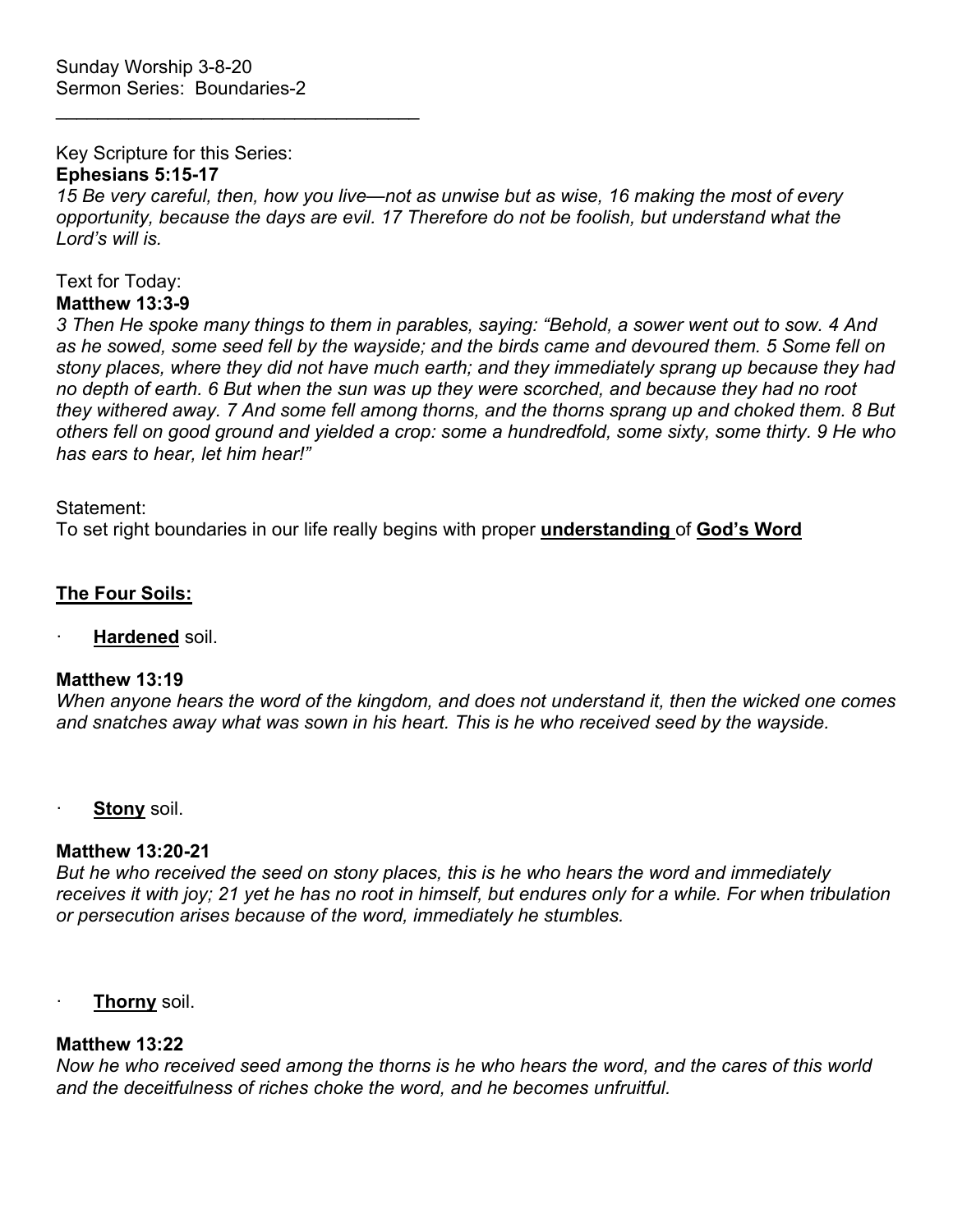Good soil.

#### **Matthew 13:23**

*But he who received seed on the good ground is he who hears the word and understands it, who indeed bears fruit and produces: some a hundredfold, some sixty, some thirty*."

Cultivating our hearts:

1. Be **deliberate** to **understand** God's Word.

### **2 Corinthians 4:2**

*Rather, we have renounced secret and shameful ways; we do not use deception, nor do we distort the word of God. On the contrary, by setting forth the truth plainly we commend ourselves to everyone's conscience in the sight of God.*

#### **1 Corinthians 2:10-14**

*10 these are the things God has revealed to us by his Spirit. The Spirit searches all things, even the deep things of God.11 For who knows a person's thoughts except their own spirit within them? In the same way no one knows the thoughts of God except the Spirit of God. 12 What we have received is not the spirit of the world, but the Spirit who is from God, so that we may understand what God has freely given us. 13 This is what we speak, not in words taught us by human wisdom but in words taught by the Spirit, explaining spiritual realities with Spirit-taught words. 14 The person without the Spirit does not accept the things that come from the Spirit of God but considers them foolishness, and cannot understand them because they are discerned only through the Spirit.*

### 2. Let the seed of God's Word **unlock kingdom power** in your life.

#### **Matthew 13:23**

*But he who received seed on the good ground is he who hears the word and understands it, who indeed bears fruit and produces: some a hundredfold, some sixty, some thirty."*

### **Psalm 1:1-3**

*Blessed is the man who walks not in the counsel of the ungodly, nor stands in the path of sinners, nor sits in the seat of the scornful; 2 But his delight is in the law of the Lord, and in His law he meditates day and night. 3 He shall be like a tree Planted by the rivers of water, that brings forth its fruit in its season, whose leaf also shall not wither; and whatever he does shall prosper.*

### 3. When the seed is **deep**, the **devil** has no **reach** to get to it!

#### **Colossians 2:7, 9**

*7 Let your roots grow down into him, and let your lives be built on him. Then your faith will grow strong in the truth you were taught, and you will overflow with thankfulness. 9 For in Christ lives all the fullness of God in a human body.*

### **Colossians 3:16**

*Let the word of Christ richly dwell within you…*